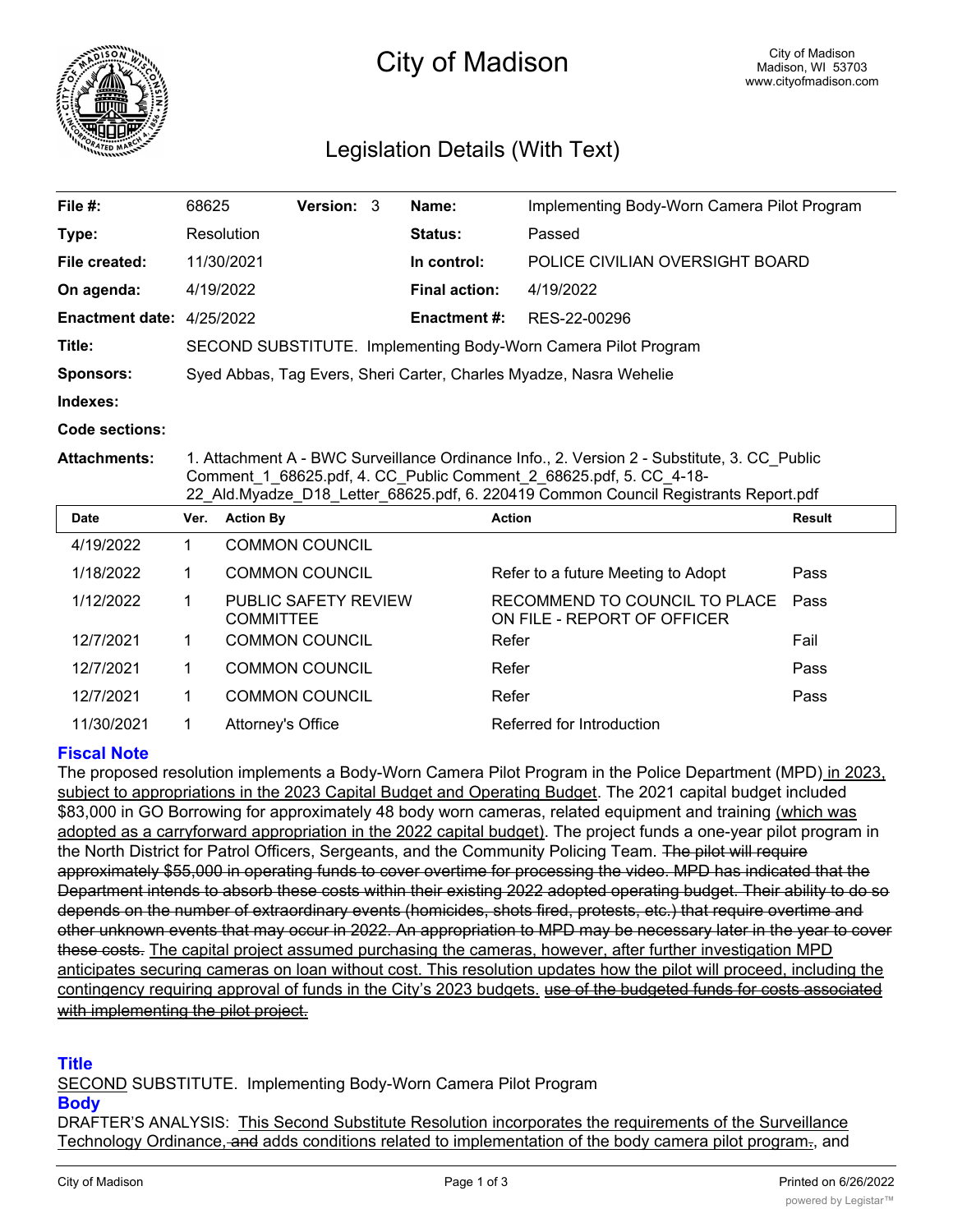#### **File #:** 68625, **Version:** 3

makes approval of the pilot program contingent on appropriations in the City's 2023 Capital and Operating Budgets.

#### \*\*\*\*\*\*\*\*\*\*\*\*\*\*\*\*\*\*\*\*\*\*\*\*\*\*\*\*\*\*\*\*\*\*\*\*\*\*\*\*\*\*\*\*\*\*\*\*\*\*\*\*\*\*\*\*\*\*\*\*\*\*\*\*\*\*\*\*\*\*\*\*\*\*\*\*\*\*\*\*\*\*\*

WHEREAS, the Common Council established the Body-Worn Camera Feasibility Review Committee in April of 2020 in order to revisit the issue of whether the Madison Police Department (MPD) should establish a body-worn camera program and provide recommendations to the Common Council; and

WHEREAS, the Body-Worn Camera Feasibility Review Committee met 26 times over seven months and completed its work on January 26, 2021, submitting its Report to the Common Council containing its analysis and recommendations; and

WHEREAS, the Report concluded that, while the use of body-worn cameras will not address all concerns Gity of Madison Page 1 of 2 Printed on 4/12/2022 powered by Legistar, File #68625, Version: 1 regarding policing, if bodyworn cameras are implemented by MPD according to specific requirements and policies, along with the establishment of the Police Civilian Oversight Board and the Police Independent Monitor position, body-worn cameras can play a role in improving both police performance and community trust in the actions of law enforcement and the criminal justice system; and

WHEREAS, the Report recommended that MPD implement a pilot program of body-worn cameras in order to collect data and assess the impacts and effects of MPD officers wearing body-worn cameras, subject to a series of policies and practices outlined in the Report; and

WHEREAS, on November 16, 2021, the Quattrone Center for the Fair Administration of Justice issued a Sentinel Event Review of MPD's response to the 2020 protest events; and

WHEREAS, as part of this review process the Quattrone Center recommended that the City should consider whether the benefits of body-worn camera technology outweigh the privacy concerns; and

#### WHEREAS, Police Chief Barnes should have input into the specific policies and procedures governing the use of body-worn cameras by MPD officers; and

WHEREAS, the Common Council approved the amount of \$83,000 in MPD's 2021 Capital Budget in order to purchase a body-worn camera pilot program; and

WHEREAS, the Madison Police Department budget has funds for coverage of extraordinary events (homicides, shots fired, protests, etc.) that require overtime and other unknown events that may occur in 2022, but these funds are not unlimited and are not intended to cover operating costs for pilot programs; and

WHEREAS, officer time needed for bodycam-related tasks -- e.g., viewing video when necessary, tagging video, providing input for redaction when necessary, uploading video, and related administrative work such as responding to public records requests for video and performing redactions when needed, preparing video for the district attorney, ensuring video is properly stored, etc. should be accounted for in the design and implementation of the "rigorous, randomized trial" included in the Body-Worn Camera Pilot, and

WHEREAS, training will be required for all officers using body-worn cameras in order to comply with department SOPs, and therefore should be accounted for in the design and implementation of the "rigorous, randomized trial" included in the Body-Worn Camera Pilot, and

WHEREAS, it was agreed upon that the body-worn cameras are considered surveillance technology and covered by Madison General Ordinance (MGO) Section 23.63; and

WHEREAS, the Madison Police Department has met all requirements under MGO Sec. 23.63, including holding a public meeting to receive input; and

WHEREAS, a body-worn camera pilot program will provide information and data to MPD and the Common Council